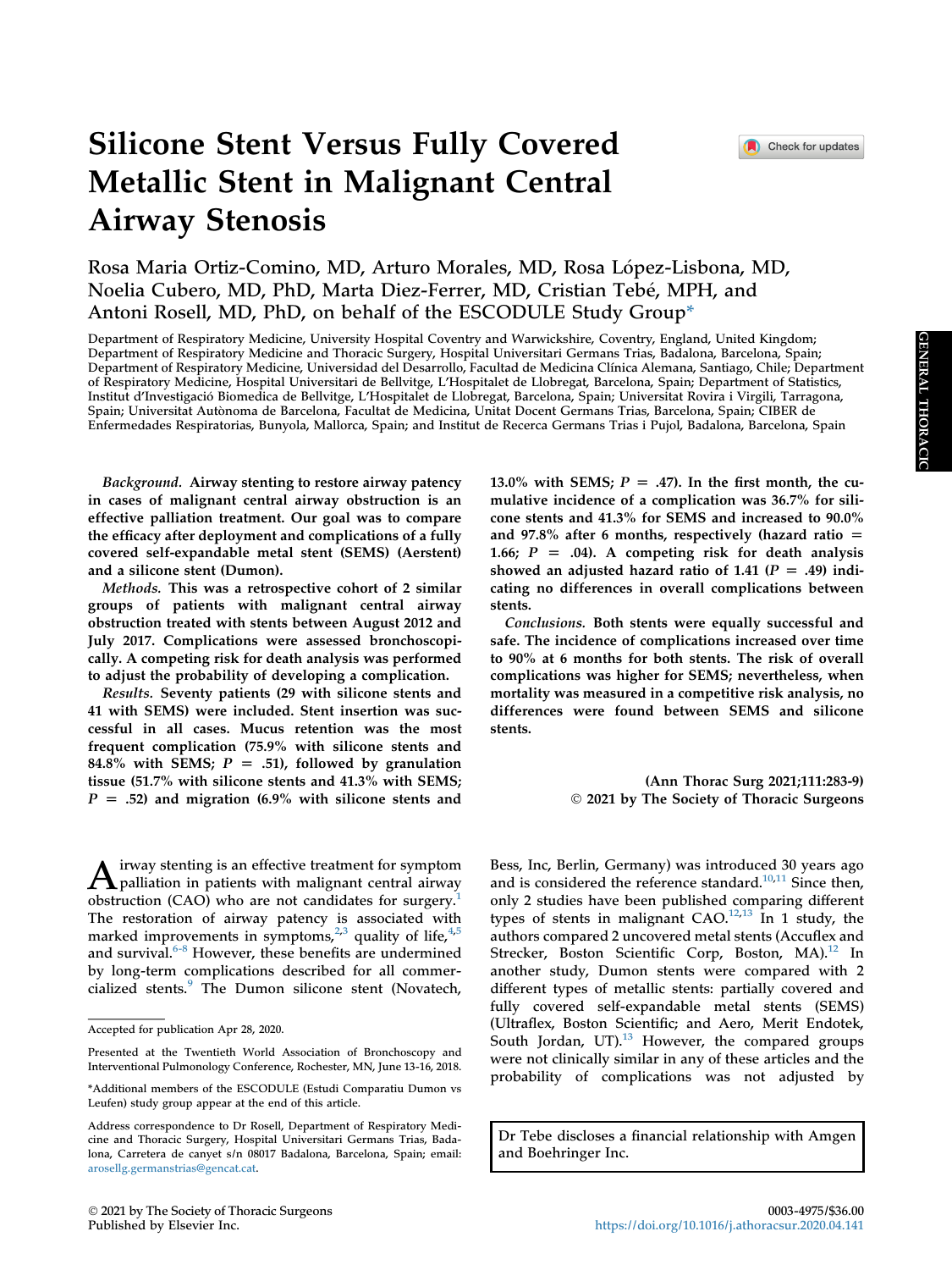mortality; therefore, accurate conclusions could not be reached. The aim of the current study was to compare effectiveness after deployment and complications accounting for the mortality of Dumon stents and Aerstent (Leufen Medical GmbH, Bess Group Company, Berlin, Germany), a recently launched, fully covered SEMS, in patients with malignant CAO.

## Material and Methods

## Study Design

We performed a retrospective review limited to the 5 years after the introduction of Aerstent in our practice in 2012. Consecutive patients with malignant CAO treated with Dumon or Aerstent stents at the Interventional Pulmonology Unit of Bellvitge Universitary Hospital between August 2012 and July 2017 were included. All patients were symptomatic, and surgical treatment had already been decided against by a multidisciplinary lung cancer team. Both stents were used indistinguishably by an experienced team. However, Aerstent was generally preferred for these situations: conical stenoses, smaller airway lumen (diameters between 9 and 11 mm, assessed by the 10-mm outer diameter of Efer-Dumon bronchial rigid scopes), and stenoses involving only bronchus intermedius. Aerstent was preferred as well in sicker patients with longer stenoses (more than 3 cm) that required major resection, because these patients could not tolerate long procedures.

Patients with benign stenoses, benign tumors, or fistula were excluded. Medical records, radiological files, and endoscopy images were reviewed. Two groups were compared: patients with Dumon stents and those with Aerstent stents. Analysis of stent complications was restricted to patients with at least 1 follow-up bronchoscopy performed at our Institution. The study was approved by the institutional review board (Clinical Research Ethics Committee at Bellvitge Universitary Hospital, Act PR012/19).

## Methods

Both types of stents were placed with a rigid bronchoscope (Dumon-Efer, La Ciotat, France) under general anesthesia, using mechanical ventilation. Aerstent stents were deployed under direct fluoroscopic guidance. All patients received prophylactic antibiotics and steroids. A chest x-ray (CXR) was performed after the procedure. Twice-daily saline nebulizations were prescribed as home treatment and a follow-up flexible bronchoscopy was scheduled a month after stent deployment. Further bronchoscopy follow-up was planned at 3 and 6 months unless a medical complication was suspected in the interim. In the event of stent-related complications that could not be treated, or for patients with disease regression, the Dumon and Aerstent stents were removed under rigid bronchoscopy. The preestablished time frame for Dumon stent exchange was 2 years.

## **Definitions**

The stent deployment was considered efficient if at least 80% of the lumen of the airway was restored. Complications were determined bronchoscopically in stable or symptomatic patients, in line with our internal protocol, given the lack of international standardized criteria. Complications included mucus retention, granulation tissue formation, migration and deterioration of stent integrity.

Mucus retention was considered to be any kind and volume of secretions attached to the stent. To classify the degree of mucus retention, we estimated first the degree of obstruction and then the maneuvers required for its removal. Mucus retention was classified as: (1) mild: wet secretions causing no obstruction and easily cleaned with saline and suction; (2) moderate: predominantly dry secretions causing partial obstruction, requiring a mucolytic agent or warm saline, as well as mechanical removal using other devices in addition to suction (for instance, the tip of the bronchoscope or biopsy forceps); or (3) severe: nearly complete or complete obstruction with thick, solid secretions requiring mechanical removal with the tip of the rigid bronchoscope and rigid suction catheters.

Granuloma tissue formation consisted of any inflammatory tissue obstructing the proximal or distal stent lumen. Migration was considered to exist whenever there was a stent displacement of at least 5 mm in relation to the previous location, assessed by pictures or video recording. Stent disruption was defined as any change in the structure of a metal stent affecting the silicone coating or metal mesh. We did not encounter stent perforation.

## Statistical Analysis

Baseline characteristics of included patients are described using mean and SD for continuous variables and frequencies for categorical variables. Differences between groups were assessed by chi-square test and t test, attending to type and variable distribution. Main outcomes were incident complications after stent insertion or death. Time to event was measured from the date of stent insertion until the first complication, death, loss to followup, or stent removal, whichever came first. Study groups were compared raw and adjusted, using a Cox proportional hazard regression model and expressed with hazard ratios (HR). Clinically relevant covariates such as age, sex, smoking status, histology, and disease stage were used as adjustment factors. Finally, a Fine and  $Gray<sup>14</sup>$ regression model was used to analyze the time to event, counting death as a competing risk and expressed with sub-HR. The proportional hazard assumption of Cox models was tested graphically and analytically. The statistical significance level was set at P less than .05. Statistical analyses were carried out using the R software package (version 3.4.0 for Windows, R Foundation, Vienna, Austria).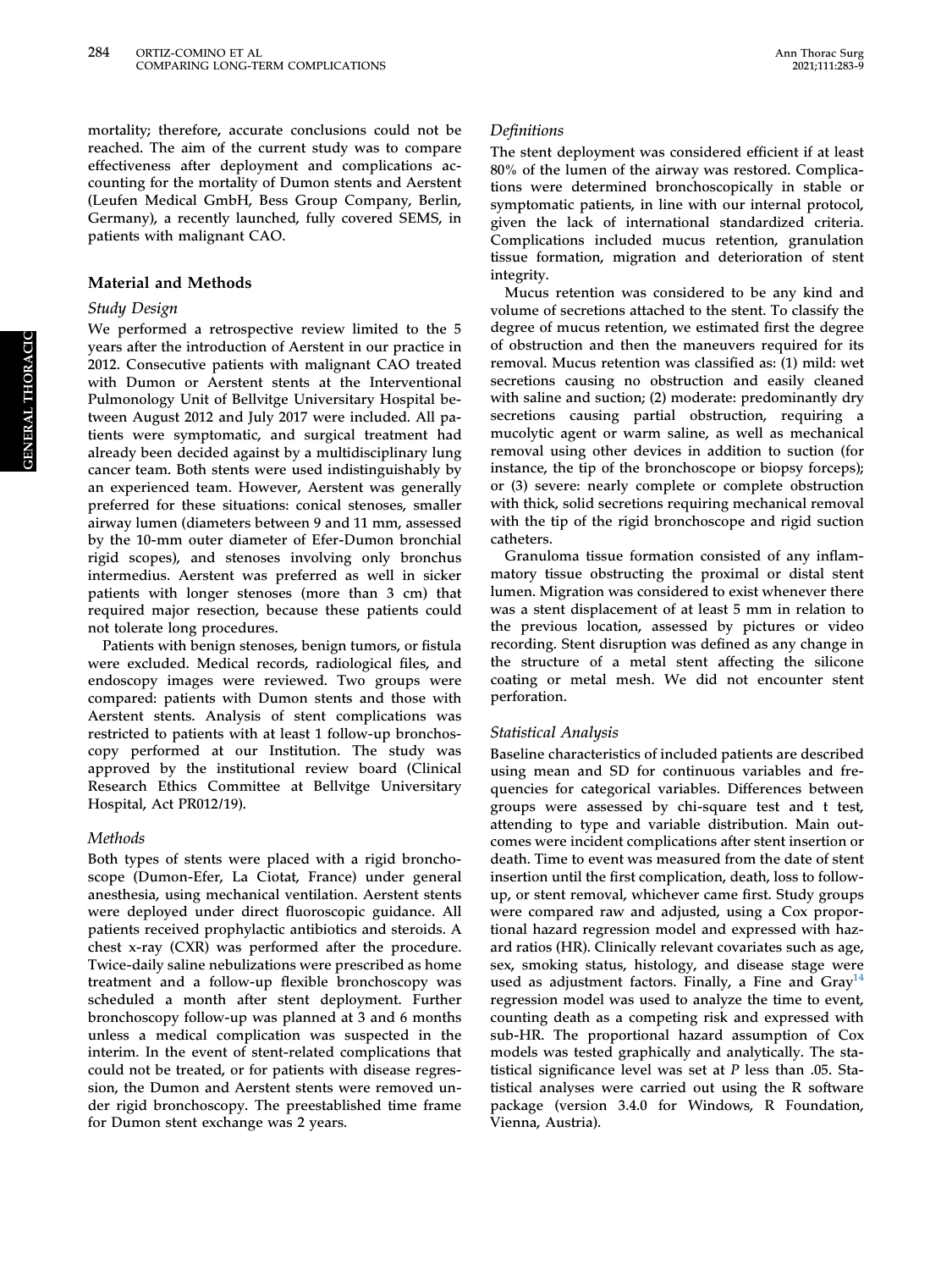<span id="page-2-0"></span>

|           | Table 1. Clinical Characteristics of Patients at Stent Insertion and Those With Follow-up, Grouped by Type of Stent (Dumon and |  |  |
|-----------|--------------------------------------------------------------------------------------------------------------------------------|--|--|
| Aerstent) |                                                                                                                                |  |  |

|                                                                                       | Total Patients ( $n = 92$ ) |                        |                | Patients With Follow-up $(n = 70)$ |                        |                |
|---------------------------------------------------------------------------------------|-----------------------------|------------------------|----------------|------------------------------------|------------------------|----------------|
| Variable                                                                              | Dumon<br>$(n = 38)$         | Aerstent<br>$(n = 54)$ | P <sup>a</sup> | Dumon<br>$(n = 29)$                | Aerstent<br>$(n = 41)$ | P <sup>a</sup> |
| Age, y (mean [SD])                                                                    | 64.1 (11.7)                 | 60.2(10.5)             | .11            | 64.6 (11.9)                        | 60.0(10.4)             | .10            |
| Sex, $n$ $\binom{0}{0}$                                                               |                             |                        |                |                                    |                        |                |
| Male                                                                                  | 36 (94.7)                   | 38 (70.4)              | .01            | 27(93.1)                           | 29 (70.7)              | .05            |
| Smoking status, n (%)                                                                 |                             |                        | .42            |                                    |                        | .34            |
| Smoker and exsmoker                                                                   | 34 (89.5)                   | 45 (83.3)              |                | 26 (89.7)                          | 33 (80.4)              |                |
| Never smoker                                                                          | 4(10.5)                     | 9(16.7)                |                | 3(10.3)                            | 8(19.5)                |                |
| Lung cancer, $n$ $\left(\frac{9}{6}\right)$                                           | 27(71.1)                    | 43 (79.6)              | .48            | 22 (75.9)                          | 30 (73.2)              | .99            |
| Histology, $n$ $(\%)$                                                                 |                             |                        | .64            |                                    |                        | .39            |
| Squamous cell                                                                         | 15(55.5)                    | 21 (48.8)              |                | 13(61.9)                           | 14 (46.7)              |                |
| Adenocarcinoma                                                                        | 5(18.5)                     | 10(23.3)               |                | 4(19.0)                            | 6(20.0)                |                |
| Small-cell lung cancer                                                                | 1(3.7)                      | 5(11.6)                |                | 0                                  | 4(13.3)                |                |
| Non-small cell lung cancer                                                            | 5(18.5)                     | 5(11.6)                |                | 3(14.3)                            | 5(16.7)                |                |
| Adenoid cystic carcinoma                                                              | $\bf{0}$                    | 1(2.33)                |                | 0                                  | 1(3.33)                |                |
| Atypical carcinoid                                                                    | $\bf{0}$                    | 1(2.33)                |                | $\theta$                           | $\bf{0}$               |                |
| Neuroendocrine cancer                                                                 | 1(3.7)                      | 0                      |                | 1(4.76)                            | $\bf{0}$               |                |
| Stage, $n$ $(\%)^b$                                                                   |                             |                        | .50            |                                    |                        | .61            |
| <b>IIIA-IIIB</b>                                                                      | 14 (58.3)                   | 18 (46.2)              |                | 12(60.0)                           | 14 (48.3)              |                |
| <b>IV</b>                                                                             | 10(41.7)                    | 21(53.8)               |                | 8(40.0)                            | 15(51.7)               |                |
| Non-lung cancer malignancies, $n$ (%)                                                 | 11(28.9)                    | 11(30.4)               | .48            | 7(24.1)                            | 11 (26.84)             | .99            |
| Stent deployed at time of initial diagnosis of cancer, n (%)                          | 24 (64.9)                   | 25(46.3)               | .13            | 18(62.1)                           | 18 (43.9)              | .21            |
| Chemotherapy and/or radiotherapy treatment received after<br>stent placement, $n$ (%) | 29 (78.4)                   | 39 (72.2)              | .68            | 25(86.2)                           | 32 (78.0)              | .58            |

<span id="page-2-1"></span><sup>a</sup>All tests were chi-square except for age, for which a  $t$  test was performed;  $b$ <sup>b</sup>7th TNM Classification of Malignant Tumors.

# Results

Between August 2012 and July 2017, 157 stents were deployed in 140 patients. We placed 54 stents in 48 patients to treat fistulas or benign CAO and excluded them from the study. A total of 92 patients with malignant CAO were included; 22 patients did not undergo at least 1 follow-up bronchoscopy, and therefore only survival data could be recorded for them. The remaining 70 patients, accounting for 75 stents, were included in the complications analysis. This group was similar to the initial study group [\(Table 1](#page-2-0)).

Stent insertion achieved at least 80% of free lumen of the airways in all patients, as confirmed endoscopically and by postprocedure chest x-ray. There were no major procedure-related complications during deployment or in the following 24 hours. Two patients in the Dumon group and 9 in the Aerstent group were treated with more than 1 stent. [Table 1](#page-2-0) lists the clinical characteristics of patients in both groups; [Table 2](#page-3-0) describes the stent shape and location. Patients' clinical profiles were comparable between study groups except for sex distribution (there was a predominance of Aerstent in women). With regard to location, more Dumon stents were placed in the trachea and more Aerstent in bronchus intermedius. The percentage of type of stent favored Dumon for bifurcated stent (45% vs 27% for Aerstent); however, this difference was not statistically significant.

# Stent Removal

A total of 7 of 29 Dumon stents (24.1%) and 11 of 46 Aerstent stents (23.9%) were removed during follow-up, equivalent to removal rates of 4.4 (95% confidence interval [CI], 1.8-9.1) and 6.5 (95% CI, 3.2-11.6) per 100 personmonth, respectively ( $P = .54$ ). Four of 7 patients in the Dumon group and 6 of 11 patients in the Aerstent group had the stent removed because of disease regression after other treatments. The other 8 patients had the stent removed because of recurrent severe mucus retention and infection or migration. None of the long-time surviving patients reached the preestablished time frame for Dumon stent exchange.

# Complications Analysis

Overall, a median of 2 flexible bronchoscopies (interquartile range, 1:4) were performed during follow-up. [Table 3](#page-4-0) presents cumulative incidence complications and median time to complications by stent type. Cumulative incidence curves over time, per stent and complication, are shown in [Figure 1](#page-4-1). One month after stent insertion, the probability of any first complication was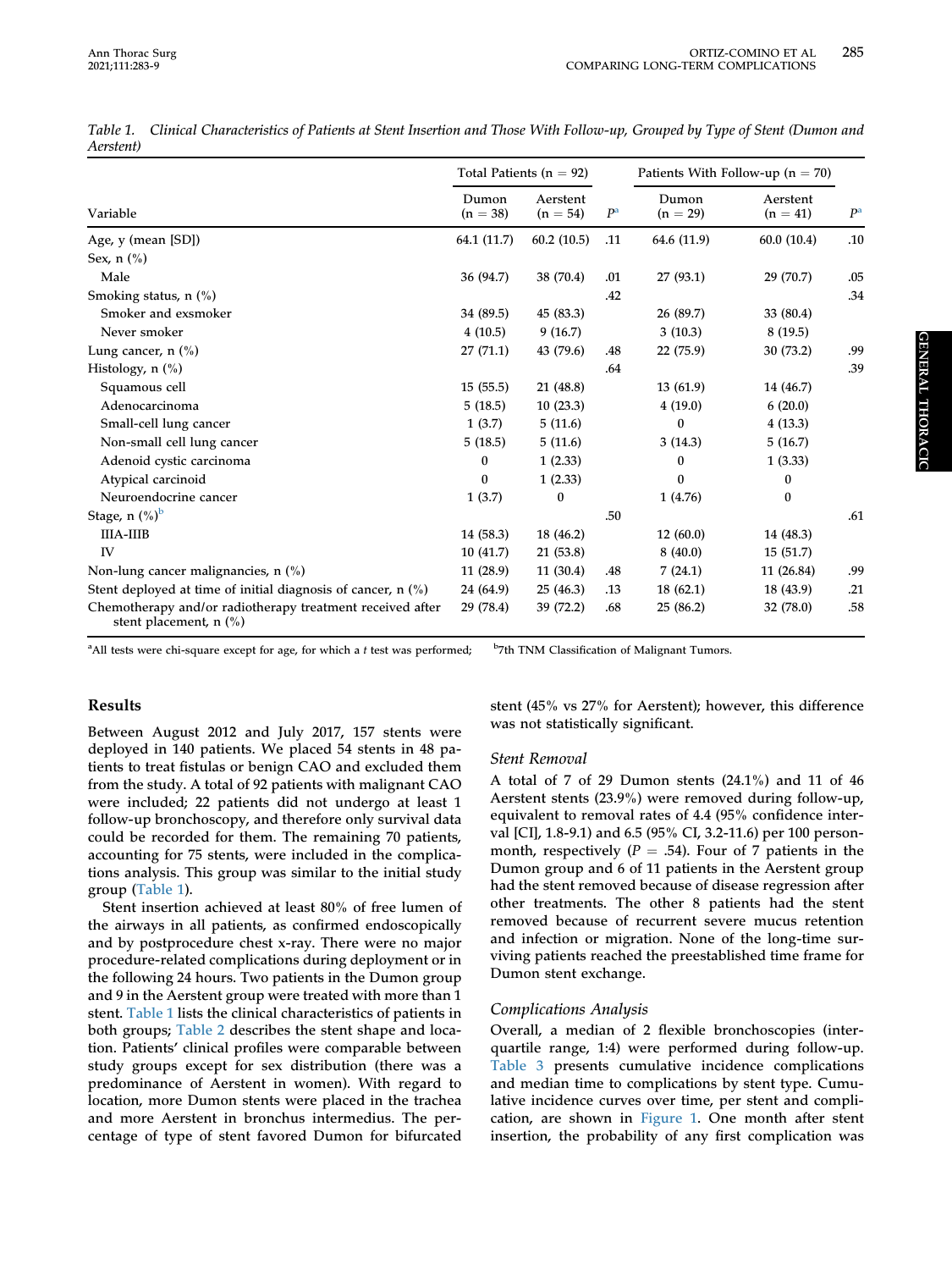|                                              | Total Number of Stents ( $n = 103$ ) |                                      |                | Stents With Follow-up $(n = 75)$ |                                        |      |
|----------------------------------------------|--------------------------------------|--------------------------------------|----------------|----------------------------------|----------------------------------------|------|
| Variable                                     |                                      | Dumon $(n = 40)$ Aerstent $(n = 63)$ | P <sup>a</sup> |                                  | Dumon (n = 29) Aerstent (n = 46) $P^a$ |      |
| Type of stent, $n$ (%)                       |                                      |                                      | .095           |                                  |                                        | .06  |
| Straight                                     | 22(55.0)                             | 46 (73.0)                            |                | 16(55.2)                         | 36 (78.3)                              |      |
| Y (tracheobronchial)                         | 18(45.0)                             | 17(27.0)                             |                | 13 (44.8)                        | 10(21.7)                               |      |
| Location of straight stents, $n$ (%)         |                                      |                                      | < 0.001        |                                  |                                        | .014 |
| Bronchus intermedius                         | 5(22.7)                              | 7(15.2)                              |                | 5(31.2)                          | 6(16.7)                                |      |
| Left main bronchus                           | 4(18.2)                              | 5(10.9)                              |                | 4(25.0)                          | 5(13.9)                                |      |
| Right main bronchus and bronchus intermedius | 1(4.55)                              | 26(56.5)                             |                | 1(6.25)                          | 18(50.0)                               |      |
| Trachea                                      | 12(54.5)                             | 8(17.4)                              |                | 6(37.5)                          | 7(19.4)                                |      |

### <span id="page-3-0"></span>Table 2. Location and Number of Stents Deployed

<span id="page-3-1"></span><sup>a</sup> All tests were chi-square. Data are shown as n (%).

37.9% for the Dumon stent and 41.3% for the Aerstent stent. The cumulative incidence of silicone detachment or perforation for the Aerstent stent was 0% in the first month, 13.2% at 3 months, and 44.8% at 6 months. No stent fracture occurred in this study, and only 1 patient presented with tumor ingrowth after silicone coat detachment or perforation.

When all complications were considered, a Cox model showed a higher risk for complication for Aerstent ( $HR =$ 1.66; 95% CI, 1.01-2.7;  $P = .04$ ). Accounting for death as a competing event, the raw association still suggested a higher risk of complication for Aerstent, at the limit of statistical significance (HR = 1.67; 95% CI, 1.00-2.78;  $P =$ .047). Adjustment for age, sex, smoking status, histology, and stage modified these estimates to a nonstatistically significant result (adjusted HR = 1.41;  $95\%$  CI, 0.54-3.76;  $P = .49$ ). By type of complication, Aerstent showed a statistically significant higher risk for mucus retention  $(HR = 1.77; 95\% \text{ CI}, 1.03-3.03; P = .04).$ 

## Comment

The results of this study show that the recently launched SEMS Aerstent is equivalent to the reference standard Dumon silicone stent in terms of restoring airway patency, the feasibility of removing the stent, and its overall complications rate. This study compared two stents based on a cohort of well-balanced groups of patients with malignant CAO.

We found that mucus retention was the most frequent complication (75.9% for Dumon and 84.8% for Aerstent), followed by granulation tissue (51.7% for Dumon and 41.3% for Aerstent) and migration (6.9% for Dumon and 13.0% for Aerstent). Unlike previous studies, we decided to express the results by calculating the cumulative incidence (the cumulate probability of experiencing an event during follow-up) and the median time to appearance, because, as stated by Ost and colleagues,  $13$ incidence proportions (the number of complications divided by the total of patients) do not account for time at risk and do not inform the reader of the trend.

The current study also shows that the probability of presenting complications of any kind increases continuously over time ([Figure 1](#page-4-1)). In the first month, the probability was 36.7% for the Dumon stent and 41.3% for the Aerstent stent, increasing until the third month to 82.9% for the Dumon stent and 93.5% for the Aerstent stent, respectively, before practically leveling off (90% for the Dumon stent and 97.8% for the Aerstent stent). These data cannot be compared with other studies because there are no previously published results expressed in this way with similar stents.

Overall, the Aerstent group showed a higher probability of developing a complication than the Dumon group (HR = 1.66; 95% CI, 1.01-2.7;  $P = .04$ ). However, because death precludes the occurrence of the first stent complication, $15,16$  $15,16$  $15,16$  the probability of complications was adjusted according to the cohort's mortality. The raw association still suggests a higher risk for complication for Aerstent, although the result was at the limit of statistical significance (HR = 1.67; 95% CI, 1.00-2.78;  $P = .047$ ). Finally, adjustment for age, sex, smoking status, histology, and stage modified these estimates to a nonstatistically significant result (adjusted HR =  $1.41$ ; 95% CI, 0.54-3.76;  $P = .49$ ).

When each complication was analyzed separately, a similar trend was observed for both stents. On average, mucus retention appeared 1.1 month after stenting, and granulation tissue after 1.4 months, whereas migration  $\overline{\text{occurred}}$  later. Ost and colleagues<sup>[13](#page-6-0)</sup> presented their results globally for 3 types of stents and found that median time to mucus plugging was 1.3 months, to granulation tissue 1.4 months, and to stent migration 1.43 months. Although the order of appearance was the same, interval times were longer in the current study. These differences might be explained by the different kinds of metal stents used and by a different approach to follow-up.

While the trend in terms of the appearance of complications was similar for both stents, the risk for mucus retention was significantly higher for the Aerstent stent than for the Dumon stent (HR =  $1.77$ ;  $95\%$  CI,  $1.03-3.03$ ;  $P = .04$ ). In contrast, Ost and colleagues<sup>[13](#page-6-0)</sup> found that the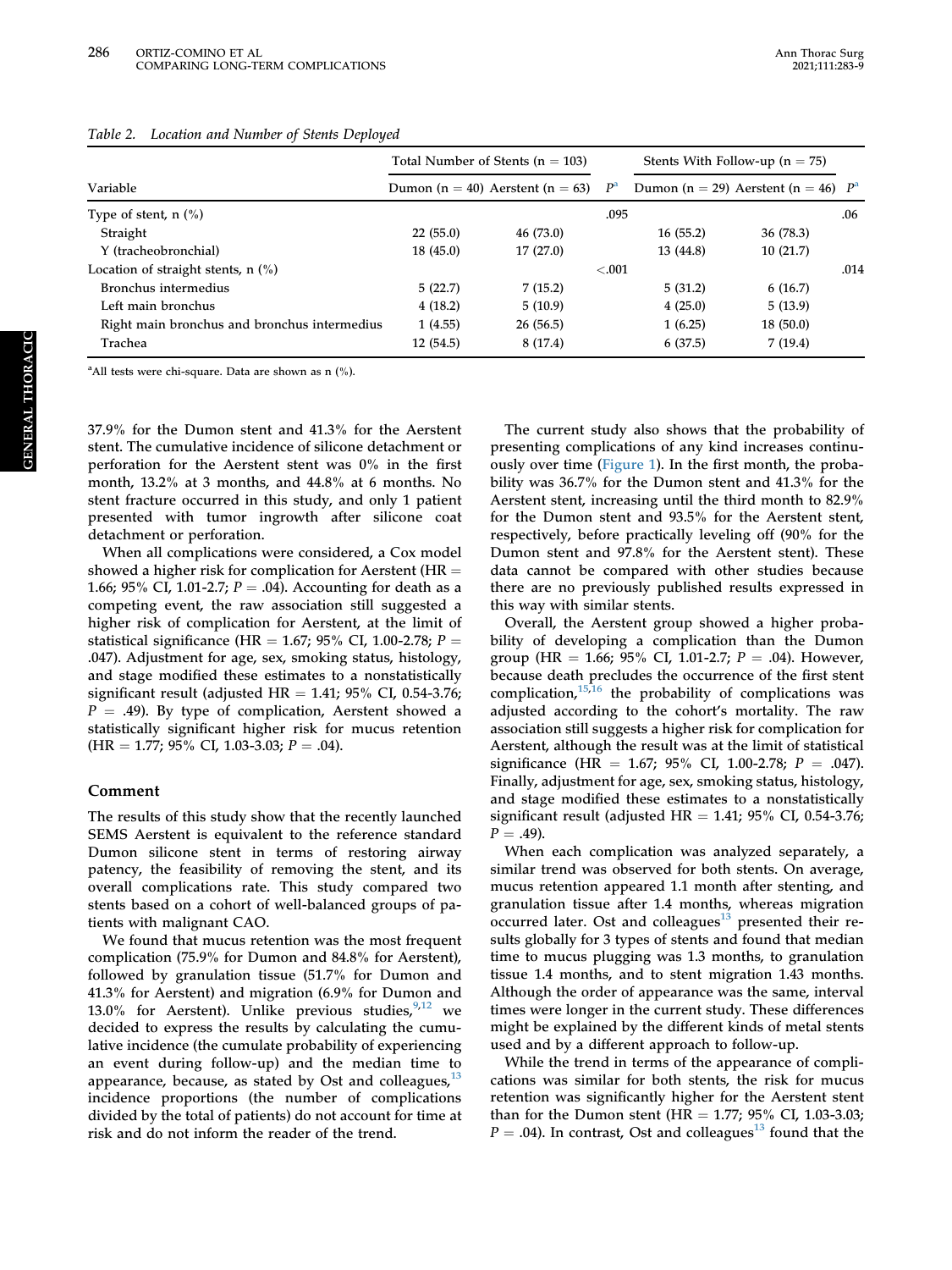| Complications                                      | Dumon $(n = 29)$    | Aerstent ( $n = 46$ ) | P <sup>a</sup> |
|----------------------------------------------------|---------------------|-----------------------|----------------|
| Mucus retention, $n$ $\binom{0}{0}$                | 22(75.9)            | 39 (84.8)             | .51            |
| Mild $(\% )$                                       | 77.3                | 87.5                  |                |
| Moderate $(\% )$                                   | 13.6                | 10.0                  |                |
| Severe $(\% )$                                     | 9.1                 | 2.5                   |                |
| Median time, mo                                    | $1.18(0.99 - 2.50)$ | $1.02(0.80-1.15)$     |                |
| Granulation tissue, $n$ $\left(\frac{9}{6}\right)$ | 15(51.7)            | 19(41.3)              | .52            |
| Median time, mo                                    | $1.41(0.99-3.78)$   | $1.31(1.02 - 2.78)$   |                |
| Migration, $n$ $\left(\frac{9}{6}\right)$          | 2(6.90)             | 6(13.0)               | .47            |
| Median time, mo                                    | $3.78(1.61 - 5.52)$ | $1.91(1.02-4.36)$     |                |
| Silicone detachment/perforation, $n$ (%)           | N/A                 | 10(21.3)              | N/A            |
| Median time, mo                                    | N/A                 | $2.20(1.02-4.00)$     |                |

<span id="page-4-0"></span>Table 3. Complications of Dumon and Aerstent Stents Expressed as Cumulative Incidence and Median Time to Complication

<span id="page-4-2"></span><sup>a</sup> All tests were chi-square. Data are shown as n (%) or median time (confidence interval).

N/A, not applicable.

Dumon stent presented a higher risk for developing mucus retention compared with Ultraflex, a metal partially covered stent. Differences between Aerstent and Ultraflex require a comparative clinical study for this issue to be clarified. Mucus retention is the first step toward biofilm formation and bacterial colonization, which in turn are the main cause of clinical infection. In a systematic review by Agrafiotis and coworkers, $17$  19% of patients with stents experienced a pulmonary infection. There is also a possible link between the presence of colonization and granuloma tissue formation; all initiatives aimed at controlling microorganism colonization are therefore warranted.<sup>[18](#page-6-5)</sup> One possible solution could be to provide inner coatings with higher hydrophobicity, which could reduce biofilm formation.<sup>[19](#page-6-6)</sup>

In the current cohort, stent metal mesh fracture was not observed. Mesh fracture is more common in uncovered stents but has also been described with covered stents.<sup>[20,](#page-6-7)[21](#page-6-8)</sup> More importantly, the mesh did not break down when we removed the stent with rigid forceps. This

<span id="page-4-1"></span>

Figure 1. Complications of Dumon and Aerstent stents expressed by cumulative incidence curves per stent and complication: (A) overall complications; (B) mucus retention; (C) granulation tissue; (D) migration.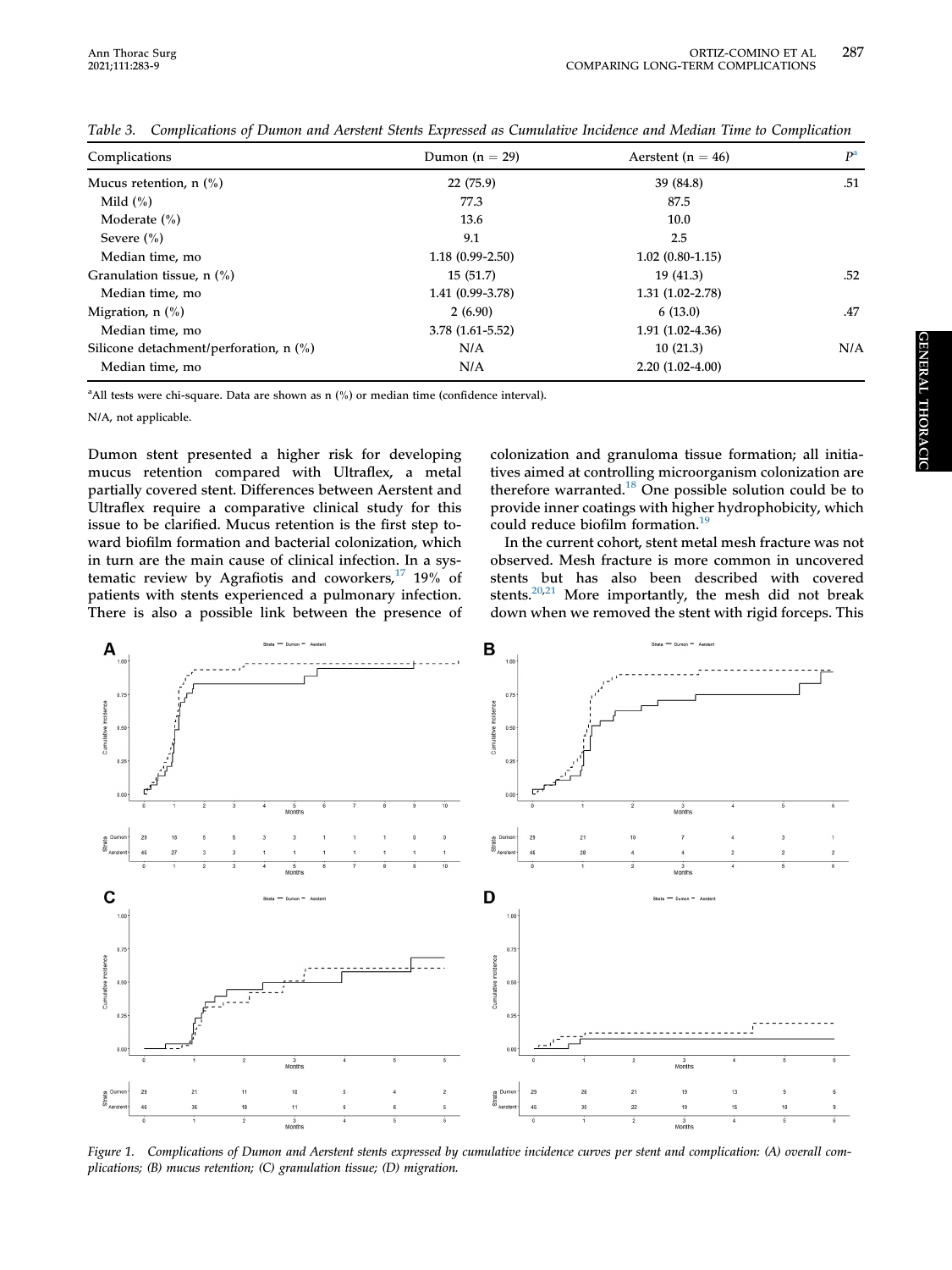particularly resistant and highly elastic recoil could be explained by the mechanical properties of the monofilament mesh and the type of internal silicone film cover.[22](#page-6-9) Nevertheless, silicone coat detachment was observed in 21.3% of cases at a median of 2.2 months. This complication was associated with granuloma formation and with tumor growth that required specific bronchoscopic treatments, such as laser photocoagulation and mechanical resection.

The current study had a number of flaws. Although the compared groups were similar at stent implantation, some interventions during follow-up were not registered and could have had a role in the survival and type of complication, including the type and duration of chemotherapy, complications resulting from chemotherapy or radiotherapy, and organ dysfunctions. Also, as stated in a similar study, $13$  a selection bias might have occurred affecting overall survival in the expandable metal stent group, because these stents are easier to place and thus tend to be implanted in sicker patients who do not tolerate longer procedures. Other selection biases affect gender and location. In the current study, there was a larger proportion of female subjects in the Aerstent group than in the Dumon group (29.3% versus 6.9%), because women generally have smaller airway diameters and metal stents have a more convenient stent wall thickness to outer diameter ratio (1.5 mm wall thickness in Dumon stents versus 0.25 mm for Aerstent stents). The Aerstent was implanted more often than the Dumon stent in conical stenosis (50% versus 6.25%), which might be explained by its physical proprieties. This monofilament SEMS permits different diameters to be adapted by expanding its length without kinking or collapsing. Another limitation is that we may have overestimated the occurrence of complications, because our clinical protocol includes an active bronchoscopic follow-up. Although 1 study suggested that bronchoscopic follow-up is not necessary, $23$  we consider the quality of life of oncology patients to be better if a smaller number of urgent complications appears at the cost of performing a procedure under stable clinical conditions. Finally, objective information concerning clinical outcomes after stent deployment (ie, the dyspnea score) was not reported, and there is a lack of information about the clinical impact of complications regarding symptoms, procedures needed, and their impact on patients' quality of life. As with the previous selection and observation biases, these limitations can be corrected only in a prospective randomized study.

Both stents were equally effective in restoring patency for malignant CAO, but the risk for complications was higher for Aerstent. Nevertheless, no statistically significant differences were found when mortality was accounted for in the competitive risk analysis. Mucus retention was the most frequent complication overall and affected the Aerstent stents more than the Dumon stents. In any case, the number of patients with any complication increased dramatically over time, reaching 90% at 6 months. New developments in stent materials and designs are required to reduce the risk for complications.

Additional ESCODULE study group members: Rachid Tazi (Department of Respiratory Medicine and Thoracic Surgery, Hospital Universitari Germans Trias, Badalona, Barcelona, Spain); Elisa Minchole (Department of Respiratory Medicine, Hospital Miguel Servet, Zaragoza, Spain); Nikos Koufos (Interventional Pulmonology Unit, "Mediterraneo" Hospital, Athens, Greece); Judith Penafiel (Department of Statistics, Institut d'Investigació Biomedica de Bellvitge, L'Hospitalet de Llobregat, Barcelona, Spain); Matthew Salamonsen (Department of Respiratory Medicine, Fiona Stanley Hospital, Perth, Australia); Juan Antonio Botero (Department of Respiratory Medicine, Hospital San Juan de Dios, San Jose, Costa Rica); Pedro Romero (Department of Medicine, Universidad de Granada, Granada, Spain); and Jordi Dorca (Department of Respiratory Medicine, Hospital Universitari de Bellvitge, L'Hospitalet de Llobregat, Barcelona, Spain).

Dr Ortiz-Comino would like to thank the European Respiratory Society for their support with a Clinical Training fellowship grant (European Respiratory Society CTF201702-00102/2016) to undertake her training. All of the Interventional Pulmonologist team is grateful to Dr Pablo Díaz for his mentorship. The authors would also like to thank David Bridgewater for providing language help and writing assistance. This work was part of a PhD thesis conducted in the Clinical Medicine and Public Health Doctoral Studies of the University of Granada, Granada, Spain.

#### References

- <span id="page-5-0"></span>1. [Dutau H, Musani AI, Plojoux J, Laroumagne S, Astoul P. The](http://refhub.elsevier.com/S0003-4975(20)30963-2/sref1) [use of self-expandable metallic stents in the airways in the](http://refhub.elsevier.com/S0003-4975(20)30963-2/sref1) adult population. [Expert Rev Respir Med](http://refhub.elsevier.com/S0003-4975(20)30963-2/sref1). 2014;8:179-190.
- <span id="page-5-1"></span>2. [Tanigawa N, Sawada S, Okuda Y, Kobayashi M, Mishima K.](http://refhub.elsevier.com/S0003-4975(20)30963-2/sref2) [Symptomatic improvement in dyspnea following tracheo](http://refhub.elsevier.com/S0003-4975(20)30963-2/sref2)[bronchial metallic stenting for malignant airway obstruction.](http://refhub.elsevier.com/S0003-4975(20)30963-2/sref2) Acta Radiol[. 2000;41:425-428](http://refhub.elsevier.com/S0003-4975(20)30963-2/sref2).
- <span id="page-5-2"></span>3. [Marchese R, Poidomani G, Paglino G, Crimi C, Lo Nigro C,](http://refhub.elsevier.com/S0003-4975(20)30963-2/sref3) [Argano V. Fully covered self-expandable metal stent in](http://refhub.elsevier.com/S0003-4975(20)30963-2/sref3) [tracheobronchial disorders: clinical experience.](http://refhub.elsevier.com/S0003-4975(20)30963-2/sref3) Respiration. [2015;89:49-56.](http://refhub.elsevier.com/S0003-4975(20)30963-2/sref3)
- <span id="page-5-3"></span>4. [Bolliger](http://refhub.elsevier.com/S0003-4975(20)30963-2/sref4) [CT,](http://refhub.elsevier.com/S0003-4975(20)30963-2/sref4) [Brutsche](http://refhub.elsevier.com/S0003-4975(20)30963-2/sref4) [M.](http://refhub.elsevier.com/S0003-4975(20)30963-2/sref4) [Use](http://refhub.elsevier.com/S0003-4975(20)30963-2/sref4) [of](http://refhub.elsevier.com/S0003-4975(20)30963-2/sref4) [studded](http://refhub.elsevier.com/S0003-4975(20)30963-2/sref4) [Poly](http://refhub.elsevier.com/S0003-4975(20)30963-2/sref4)flex<sup>TM</sup> [stents in](http://refhub.elsevier.com/S0003-4975(20)30963-2/sref4) [patients with neoplastic obstructions of the central airways.](http://refhub.elsevier.com/S0003-4975(20)30963-2/sref4) Respiration[. 2004;71:83-87.](http://refhub.elsevier.com/S0003-4975(20)30963-2/sref4)
- <span id="page-5-4"></span>5. [Chhajed PN, Baty F, Pless M, Somandin S, Tamm M,](http://refhub.elsevier.com/S0003-4975(20)30963-2/sref5) [Brutsche MH. Outcome of treated advanced non-small cell](http://refhub.elsevier.com/S0003-4975(20)30963-2/sref5) [lung cancer with and without central airway obstruction.](http://refhub.elsevier.com/S0003-4975(20)30963-2/sref5) Chest[. 2006;130:1803-1807](http://refhub.elsevier.com/S0003-4975(20)30963-2/sref5).
- <span id="page-5-5"></span>6. [Colt HG, Harrell JH. Therapeutic rigid bronchoscopy allows](http://refhub.elsevier.com/S0003-4975(20)30963-2/sref6) [level of care changes in patients with acute respiratory](http://refhub.elsevier.com/S0003-4975(20)30963-2/sref6) [failure from central airways obstruction.](http://refhub.elsevier.com/S0003-4975(20)30963-2/sref6) Chest. 1997;112:202- [206.](http://refhub.elsevier.com/S0003-4975(20)30963-2/sref6)
- 7. [Shaffer JP, Allen JN. The use of expandable metal stents to](http://refhub.elsevier.com/S0003-4975(20)30963-2/sref7) [facilitate extubation in patients with large airway obstruction.](http://refhub.elsevier.com/S0003-4975(20)30963-2/sref7) Chest[. 1998;114:1378-1382](http://refhub.elsevier.com/S0003-4975(20)30963-2/sref7).
- 8. [Stratakos G, Gerovasili V, Dimitropoulos C, et al. Survival](http://refhub.elsevier.com/S0003-4975(20)30963-2/sref8) and quality of life benefi[t after endoscopic management of](http://refhub.elsevier.com/S0003-4975(20)30963-2/sref8) [malignant central airway obstruction.](http://refhub.elsevier.com/S0003-4975(20)30963-2/sref8) J Cancer. 2016;7:794- [802.](http://refhub.elsevier.com/S0003-4975(20)30963-2/sref8)
- <span id="page-5-6"></span>9. [Ost DE, Ernst A, Grosu HB, Lei X, et al. Complications](http://refhub.elsevier.com/S0003-4975(20)30963-2/sref9) [following therapeutic bronchoscopy for malignant central](http://refhub.elsevier.com/S0003-4975(20)30963-2/sref9) [airway obstruction: results of the AQuIRE registry.](http://refhub.elsevier.com/S0003-4975(20)30963-2/sref9) Chest. [2015;148:450-471.](http://refhub.elsevier.com/S0003-4975(20)30963-2/sref9)
- <span id="page-5-7"></span>10. [Dumon JF. A dedicated tracheobronchial stent.](http://refhub.elsevier.com/S0003-4975(20)30963-2/sref10) Chest. [1990;97:328-332](http://refhub.elsevier.com/S0003-4975(20)30963-2/sref10).
- <span id="page-5-8"></span>11. [Dumon JF, Cavaliere S, Diaz-Jimenez JP, Vergnon JM,](http://refhub.elsevier.com/S0003-4975(20)30963-2/sref11) [Venuta F. Seven-year experience with the Dumon prosthesis.](http://refhub.elsevier.com/S0003-4975(20)30963-2/sref11) J Bronchol[. 1996;3:6-10](http://refhub.elsevier.com/S0003-4975(20)30963-2/sref11).
- <span id="page-5-9"></span>12. Hauck RW, Lembeck RM, Emslander HP, Schömig A. Implantation of Accufl[ex and Strecker stents in malignant](http://refhub.elsevier.com/S0003-4975(20)30963-2/sref12) [bronchial stenoses by](http://refhub.elsevier.com/S0003-4975(20)30963-2/sref12) flexible bronchoscopy. Chest. 1997;112: [134-144](http://refhub.elsevier.com/S0003-4975(20)30963-2/sref12).